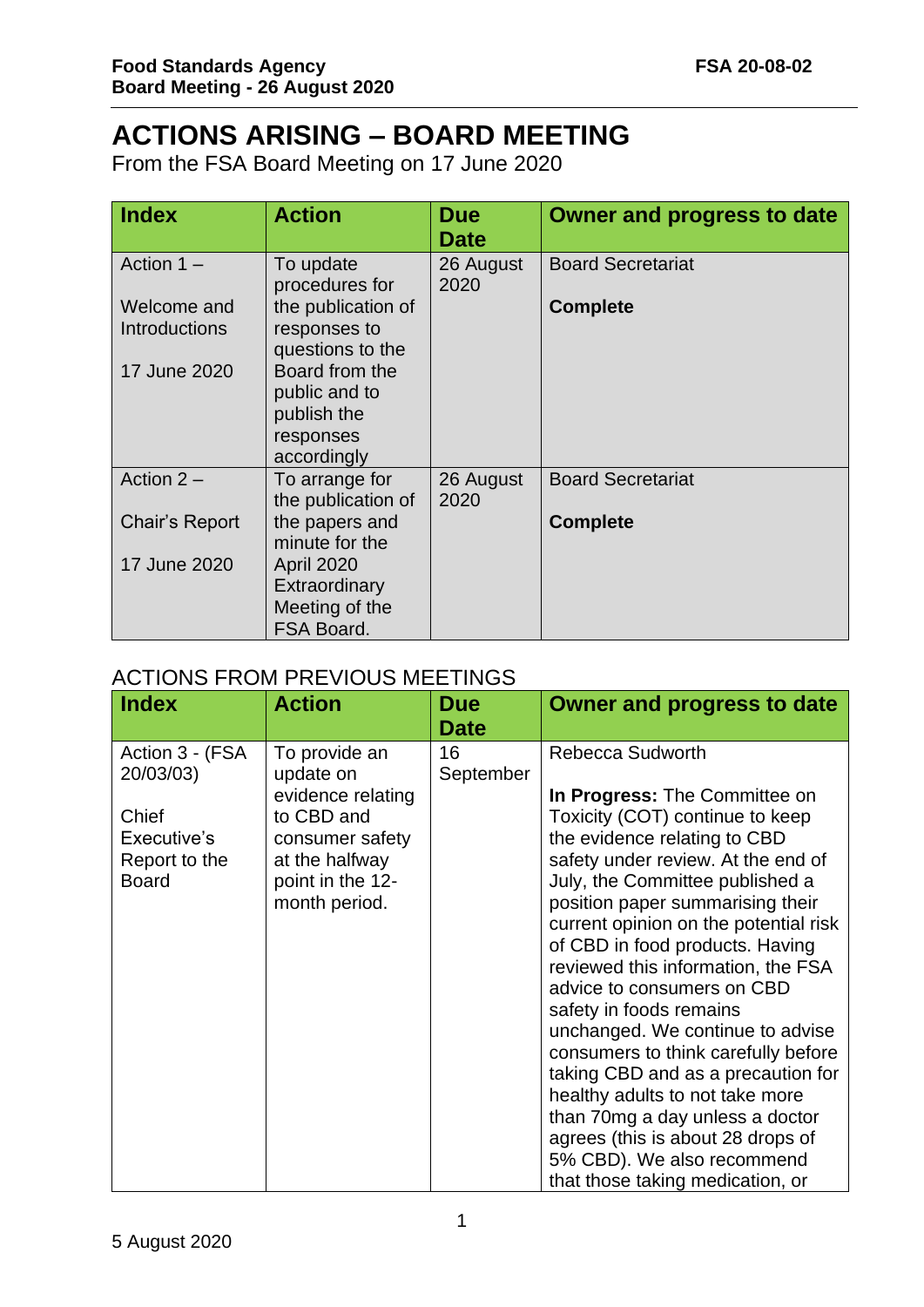|                                                                                                                   |                                                                                                                                                                                                                                                                                                                                | those who are pregnant or                                                                                                                                                                                                                                                                                                                                                                                                                                                                                                                                                                                                                                                                                                                                                                                   |
|-------------------------------------------------------------------------------------------------------------------|--------------------------------------------------------------------------------------------------------------------------------------------------------------------------------------------------------------------------------------------------------------------------------------------------------------------------------|-------------------------------------------------------------------------------------------------------------------------------------------------------------------------------------------------------------------------------------------------------------------------------------------------------------------------------------------------------------------------------------------------------------------------------------------------------------------------------------------------------------------------------------------------------------------------------------------------------------------------------------------------------------------------------------------------------------------------------------------------------------------------------------------------------------|
|                                                                                                                   |                                                                                                                                                                                                                                                                                                                                | breastfeeding to not take CBD.                                                                                                                                                                                                                                                                                                                                                                                                                                                                                                                                                                                                                                                                                                                                                                              |
|                                                                                                                   |                                                                                                                                                                                                                                                                                                                                | The FSA continues to receive<br>enquiries from industry about their<br>novel food applications. We have<br>continued to have productive<br>discussions with industry about a<br>range of novel food dossiers for<br>different types of CBD food<br>products. This includes a number<br>of requests from industry for<br>informal advice on dossiers that<br>are proposed to be formally<br>submitted to the UK from January<br>next year with the aim of meeting<br>our deadline of the end of March<br>2021 for validated applications.<br>Some are already in a very good<br>condition and are very close to the<br>standard required for validation, if<br>we were allowed to do so now.                                                                                                                 |
|                                                                                                                   |                                                                                                                                                                                                                                                                                                                                |                                                                                                                                                                                                                                                                                                                                                                                                                                                                                                                                                                                                                                                                                                                                                                                                             |
| Action 6 - (FSA<br>20/03/08)<br><b>Beef Burgers</b><br><b>Served Less</b><br>Than<br>Thoroughly<br>Cooked: Update | To provide<br>update to Board<br>Members on the<br>outcome of the<br>consultation on<br>the proposed<br>revision to the<br>guidance on less<br>than thoroughly<br>cooked burgers<br>and on the<br>additional level of<br>assurance about<br>the triggers,<br>controls, and the<br>ability to monitor<br>and implement<br>them. | <b>Rebecca Sudworth</b><br><b>Paused due to Covid-19</b><br>Public consultation on the updated<br>guidance has been delayed due to<br>the Covid-19 pandemic. Key<br>stakeholders who use the<br>guidance, including local<br>authorities and food businesses,<br>are unlikely to be able to respond<br>to a consultation during these<br>unprecedented times. The position<br>will be regularly reviewed and a<br>consultation launched when<br>appropriate. In the meantime, the<br>first draft of the updated guidance<br>has been circulated to internal<br>colleagues for comment and a<br><b>Business Impact Assessment is</b><br>underway. Work on triggers to<br>monitor and provide assurances<br>that control are being applied<br>effectively has also been delayed<br>due the COVID-19 pandemic. |
|                                                                                                                   |                                                                                                                                                                                                                                                                                                                                | Work will begin again as resources<br>become available.                                                                                                                                                                                                                                                                                                                                                                                                                                                                                                                                                                                                                                                                                                                                                     |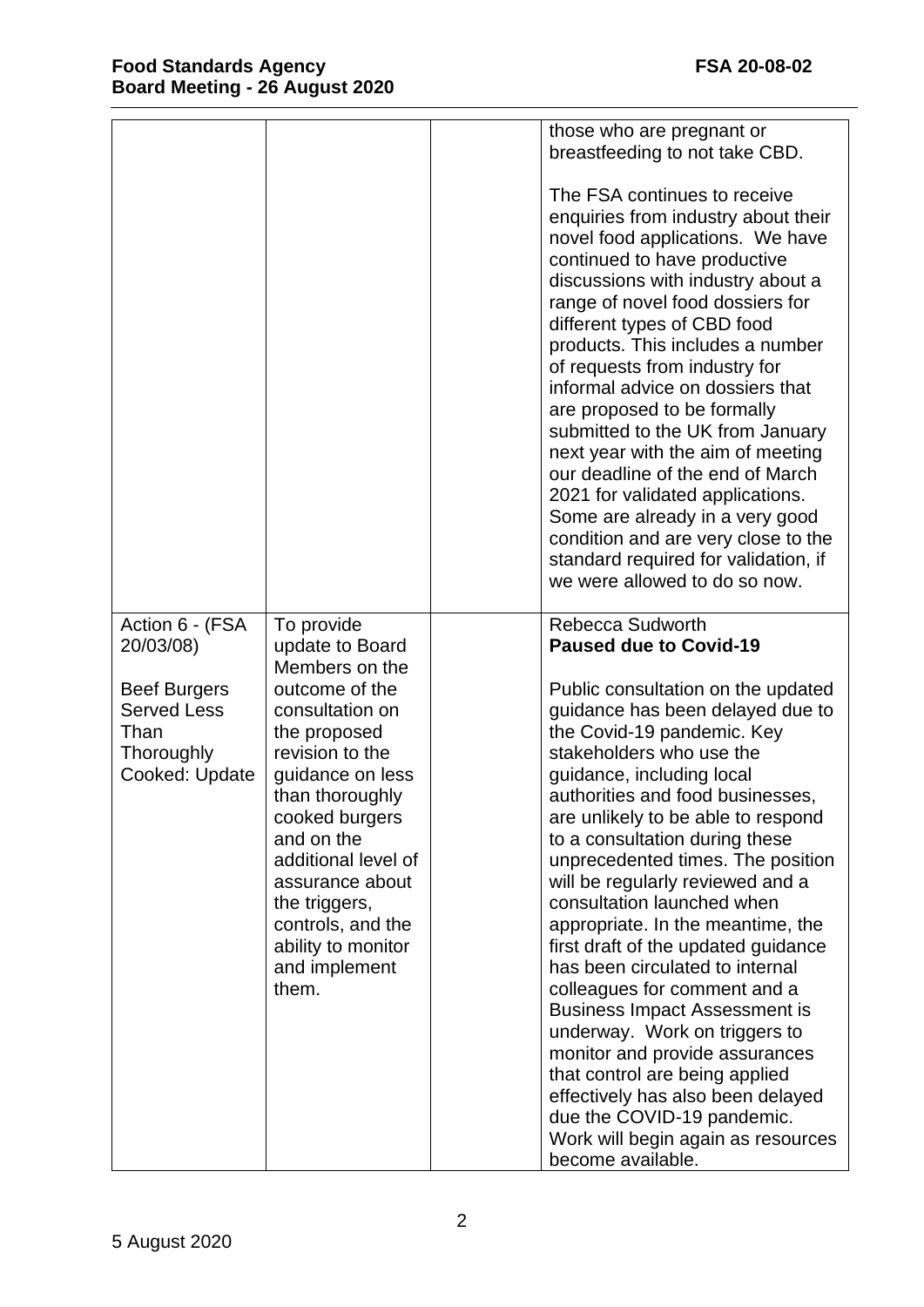| Action 4 - (FSA<br>20/01/08) Food<br>Hypersensitivity<br>Strategy           | Provide a future<br>Board meeting<br>with specific<br>advice on food<br>businesses that<br>presented<br>particular risks to<br>16-24 year olds,<br>and actions to<br>help mitigate<br>those risks and<br>assist businesses<br>in understanding<br>and meeting their<br>legal obligations. | <b>Rebecca Sudworth</b><br><b>Paused due to Covid-19</b><br>Work to engage FBOs is still on<br>hold whilst we continue to establish<br>our engagement strategy within the<br>constraints of the covid19<br>environment. However, we have<br>initiated further work on the Young<br>People campaign and are<br>embarking on some further testing<br>with the audience to ascertain how<br>ordering online and via delivery<br>affects how/if they ask for allergen<br>information. This is particularly<br>relevant in the current climate. We<br>will subsequently test a number of<br>creative approaches. The aim is to<br>deliver this activity in Feb 2021.<br>Whilst the above work is on-going,<br>we will be in a position to report to<br>the Board in October. |
|-----------------------------------------------------------------------------|-------------------------------------------------------------------------------------------------------------------------------------------------------------------------------------------------------------------------------------------------------------------------------------------|-------------------------------------------------------------------------------------------------------------------------------------------------------------------------------------------------------------------------------------------------------------------------------------------------------------------------------------------------------------------------------------------------------------------------------------------------------------------------------------------------------------------------------------------------------------------------------------------------------------------------------------------------------------------------------------------------------------------------------------------------------------------------|
| Action 5 - (FSA<br>20/01/08)<br>Food<br><b>Hypersensitivity</b><br>Strategy | To include<br>information about<br>progress towards<br>an 'at-a-glance'<br>scheme for<br>allergen<br>information<br>provision in future<br><b>Allergens Update</b><br>paper.                                                                                                              | <b>Rebecca Sudworth</b><br>In progress<br>Work has progressed with an initial<br>scoping meeting held in July with<br>stakeholders across the<br>FSA. Particular reference was<br>made to the FHRS and quidance<br>and lessons identified from this will<br>be incorporated into the At A<br>Glance Scheme. Contracted<br>social science research will<br>commence shortly to gauge<br>consumer needs and opinions on<br>the At A Glance Scheme<br>concept. Progress to be reported<br>to the Board in December 20.                                                                                                                                                                                                                                                     |
| Action 8 - (FSA<br>20/01/14<br><b>Risk Analysis</b><br>Process:<br>Update   | To consider<br>triaging of issues<br>to ensure that the<br>AFFF achieved<br>the Board's<br>original<br>intentions, and to<br>revert to the                                                                                                                                                | <b>Rebecca Sudworth</b><br>In progress<br>This will be covered in the report to<br>the Board in September on the<br>Risk Analysis process and<br>readiness for the end of the<br>transition period                                                                                                                                                                                                                                                                                                                                                                                                                                                                                                                                                                      |